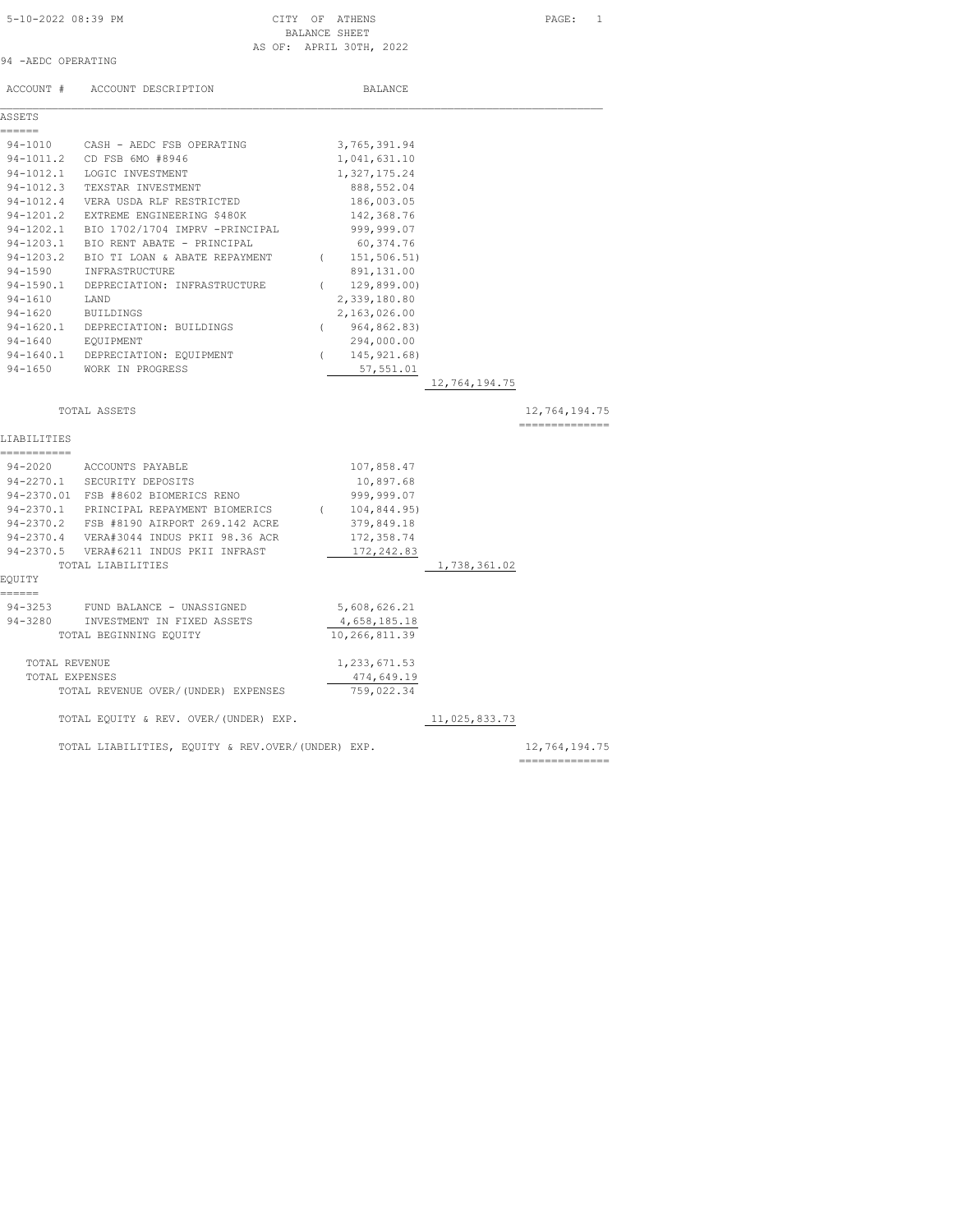### 5-10-2022 08:45 PM CITY OF ATHENS PAGE: 1 REVENUE & EXPENSE REPORT (UNAUDITED) AS OF: APRIL 30TH, 2022

% OF YEAR COMPLETED: 58.33

| REVENUES            |                                | <b>CURRENT</b><br><b>BUDGET</b> | CURRENT<br>PERIOD | YEAR TO DATE<br>ACTUAL | TOTAL<br>ENCUMBERED | <b>BUDGET</b><br><b>BALANCE</b> | % YTD<br><b>BUDGET</b> |
|---------------------|--------------------------------|---------------------------------|-------------------|------------------------|---------------------|---------------------------------|------------------------|
|                     |                                |                                 |                   |                        |                     |                                 |                        |
|                     | AD VALOREM / OTHER TAXES       |                                 |                   |                        |                     |                                 |                        |
| $94 - 4020$         | SALES TAX REVENUE              | 1,700,000                       | 129,486.27        | 1,053,401.52           | 0.00                | 646,598.48                      | 61.96                  |
|                     | TOTAL AD VALOREM / OTHER TAXES | 1,700,000                       | 129,486.27        | 1,053,401.52           | 0.00                | 646,598.48                      | 61.96                  |
| OTHER NON-OPERATING |                                |                                 |                   |                        |                     |                                 |                        |
| 94-4801.1           | INTEREST EARNED: CASH ACCTS    | 12,000                          | 1,099.61          | 7,934.36               | 0.00                | 4,065.64                        | 66.12                  |
| $94 - 4801.2$       | INTEREST EARNED: RECEIVABLE    | 50,000                          | 2,654.07          | 19,120.60              | 0.00                | 30,879.40                       | 38.24                  |
| $94 - 4802$         | LATE FEES ON NOTES RECEIVAB    | $\circ$                         | 1,168.71          | 6,213.95               | 0.00(               | 6, 213, 95)                     | 0.00                   |
| $94 - 4810.1$       | RENT INCOME 201 W CORSICANA    | 19,200                          | 1,900.00          | 13,300.00              | 0.00                | 5,900.00                        | 69.27                  |
| $94 - 4810.2$       | LEASE INCOME BIOMERICS FMI     | 152,700                         | 14,959.00         | 104,713.54             | 0.00                | 47,986.46                       | 68.57                  |
| $94 - 4810.3$       | LEASE INCOME SPOT ON SAFETY    | 12,000                          | 1,250.00          | 8,500.00               | 0.00                | 3,500.00                        | 70.83                  |
| $94 - 4810.4$       | LEASE INCOME AIRPORT LAND      | 2,500                           | 0.00              | 0.00                   | 0.00                | 2,500.00                        | 0.00                   |
| $94 - 4840$         | SALES OF CAPITAL ASSETS        | $\circ$                         | 0.00              | 20,487.56              | 0.00                | 20,487.56                       | 0.00                   |
|                     | TOTAL OTHER NON-OPERATING      | 248,400                         | 23,031.39         | 180,270.01             | 0.00                | 68,129.99                       | 72.57                  |
| TOTAL REVENUE       |                                | 1,948,400                       | 152,517.66        | 1,233,671.53           | 0.00                | 714,728.47                      | 63.32                  |
|                     |                                | ============                    |                   |                        |                     |                                 | _______                |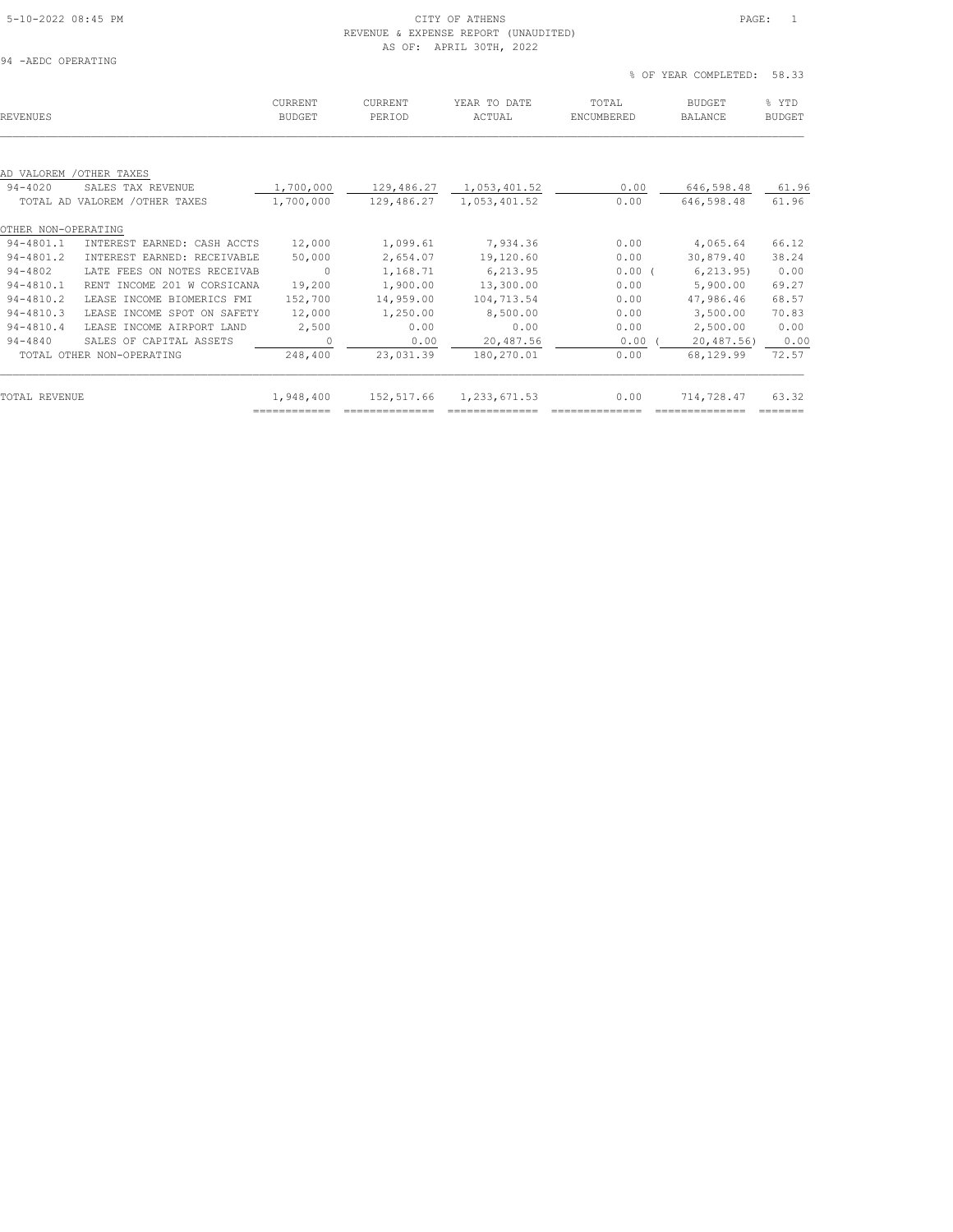## 5-10-2022 08:45 PM CITY OF ATHENS PAGE: 2 REVENUE & EXPENSE REPORT (UNAUDITED) AS OF: APRIL 30TH, 2022<br>94 - AEDC OPERATING

|  | 94 -AEDC OPERATING |  |
|--|--------------------|--|
|  |                    |  |

|                                        |                                                     |                          |                   |                        | % OF YEAR COMPLETED: | 58.33                           |                        |
|----------------------------------------|-----------------------------------------------------|--------------------------|-------------------|------------------------|----------------------|---------------------------------|------------------------|
| <b>EXPENSES</b>                        |                                                     | CURRENT<br><b>BUDGET</b> | CURRENT<br>PERIOD | YEAR TO DATE<br>ACTUAL | TOTAL<br>ENCUMBERED  | <b>BUDGET</b><br><b>BALANCE</b> | % YTD<br><b>BUDGET</b> |
|                                        |                                                     |                          |                   |                        |                      |                                 |                        |
| 94-AEDC OPERATING<br>================= |                                                     |                          |                   |                        |                      |                                 |                        |
| 61-PERSONNEL SERVICES                  |                                                     |                          |                   |                        |                      |                                 |                        |
| $94 - 594 - 6100$                      | LONGEVITY                                           | 174                      | 16.00             | 82.00                  | 0.00                 | 92.00                           | 47.13                  |
| $94 - 594 - 6101$                      | SALARIES                                            | 134,536                  | 10,428.96         | 75,008.29              | 0.00                 | 59,527.71                       | 55.75                  |
| $94 - 594 - 6102$                      | OVERTIME                                            | 250                      | 0.00              | 0.00                   | 0.00                 | 250.00                          | 0.00                   |
| $94 - 594 - 6103$                      | FICA                                                | 10,920                   | 803.26            | 5,783.07               | 0.00                 | 5,136.93                        | 52.96                  |
| $94 - 594 - 6104$                      | GROUP INSURANCE                                     | 15,717                   | 1,309.40          | 9,130.10               | 0.00                 | 6,586.90                        | 58.09                  |
| $94 - 594 - 6105$                      | RETIREMENT                                          | 23,581                   | 1,770.76          | 12,773.62              | 0.00                 | 10,807.38                       | 54.17                  |
| $94 - 594 - 6106$                      | WORKERS COMPENSATION                                | 411                      | 0.00              | 372.47                 | 0.00                 | 38.53                           | 90.63                  |
| $94 - 594 - 6110$                      | VACATION BUY BACK                                   | 2,607                    | 0.00              | 0.00                   | 0.00                 | 2,607.00                        | 0.00                   |
| $94 - 594 - 6117$                      | SICK BUYBACK                                        | 1,564                    | 0.00              | 0.00                   | 0.00                 | 1,564.00                        | 0.00                   |
| $94 - 594 - 6141$                      | CAR ALLOWANCE                                       | 3,600                    | 300.00            | 2,100.00               | 0.00                 | 1,500.00                        | 58.33                  |
|                                        | TOTAL 61-PERSONNEL SERVICES                         | 193,360                  | 14,628.38         | 105,249.55             | 0.00                 | 88,110.45                       | 54.43                  |
| 62-SUPPLIES                            |                                                     |                          |                   |                        |                      |                                 |                        |
| $94 - 594 - 6201$                      | OFFICE SUPPLIES                                     | 4,500                    | 0.00              | 337.33                 | 0.00                 | 4,162.67                        | 7.50                   |
| $94 - 594 - 6202$                      | OPERATING SUPPLIES                                  | 1,500                    | 45.43             | 528.50                 | 0.00                 | 971.50                          | 35.23                  |
| $94 - 594 - 6203$                      | REPAIR/MAINT SUPPLIES                               | 2,000                    | 0.00              | 0.00                   | 0.00                 | 2,000.00                        | 0.00                   |
| $94 - 594 - 6204$                      | SMALL TOOLS & EQUIPMENT                             | 4,500                    | 0.00              | 627.84                 | 0.00                 | 3,872.16                        | 13.95                  |
| $94 - 594 - 6205$                      | POSTAGE                                             | 500                      | 9.54              | 50.77                  | 0.00                 | 449.23                          | 10.15                  |
| $94 - 594 - 6206$                      | SUBSCRIPTIONS, BOOKS, PER                           | 500                      | 0.00              | 0.00                   | 0.00                 | 500.00                          | 0.00                   |
| TOTAL 62-SUPPLIES                      |                                                     | 13,500                   | 54.97             | 1,544.44               | 0.00                 | 11,955.56                       | 11.44                  |
| 63-CONTRACTUAL SERVICES                |                                                     |                          |                   |                        |                      |                                 |                        |
| $94 - 594 - 6300$                      | PROFESSIONAL SERVICES                               | 210,000                  | 315.00            | 19,467.50              | 28,000.00            | 162,532.50                      | 22.60                  |
| $94 - 594 - 6301$                      | COMMUNICATION                                       | 7,500                    | 659.16            | 4,614.27               | 0.00                 | 2,885.73                        | 61.52                  |
| $94 - 594 - 6302$                      | TRAVEL & TRAINING                                   | 10,500                   | 0.00              | 1,758.64               | 0.00                 | 8,741.36                        | 16.75                  |
| $94 - 594 - 6303$                      | ADVERTISING                                         | 2,500                    | 0.00              | 128.00                 | 0.00                 | 2,372.00                        | 5.12                   |
| $94 - 594 - 6305$                      | ELECTRICITY                                         | 12,000                   | 209.08            | 4,495.13               | 0.00                 | 7,504.87                        | 37.46                  |
| $94 - 594 - 6307$                      | WATER & WASTEWATER SERV                             | 3,000                    | 168.45            | 1,179.15               | 0.00                 | 1,820.85                        | 39.31                  |
| $94 - 594 - 6308$                      | REPAIR & MAINTENANCE                                | 20,000                   | 0.00              | 0.00                   | 0.00                 | 20,000.00                       | 0.00                   |
| $94 - 594 - 6310$                      | CONTRACTUAL SERVICES                                | 47,500                   | 453.24            | 26,022.76              | 0.00                 | 21, 477.24                      | 54.78                  |
| $94 - 594 - 6312$                      | PROFESSIONAL DUES                                   | 4,500                    | 0.00              | 1,970.00               | 0.00                 | 2,530.00                        | 43.78                  |
| $94 - 594 - 6314$                      | INSURANCE                                           | 17,000                   | 0.00              | 21,197.00              | 0.00(                | 4, 197.00                       | 124.69                 |
| $94 - 594 - 6318$                      | COMPUTER/SOFTWARE MAINT                             | 1,000                    | 0.00              | 0.00                   | 0.00                 | 1,000.00                        | 0.00                   |
| $94 - 594 - 6320$                      | MARKETING                                           | 45,000                   | 0.00              | 15,055.00              | 3,200.00             | 26,745.00                       | 40.57                  |
| $94 - 594 - 6322$                      | BUSINESS RETENTION<br>TOTAL 63-CONTRACTUAL SERVICES | 25,000<br>405,500        | 0.00<br>1,804.93  | 737.79<br>96,625.24    | 0.00<br>31,200.00    | 24, 262.21<br>277,674.76        | 2.95<br>31.52          |
|                                        |                                                     |                          |                   |                        |                      |                                 |                        |
| 64-LONG-TERM DEBT<br>$94 - 594 - 6410$ | INTEREST EXPENSE                                    | 55,000                   | 4,239.34          | 27,855.57              | 0.00                 | 27, 144.43                      | 50.65                  |
| TOTAL 64-LONG-TERM DEBT                |                                                     | 55,000                   | 4,239.34          | 27,855.57              | 0.00                 | 27,144.43                       | 50.65                  |
|                                        |                                                     |                          |                   |                        |                      |                                 |                        |
| 65-CAPITAL OUTLAY                      |                                                     |                          |                   |                        |                      |                                 |                        |
| $94 - 594 - 6503$                      | IMPROV. OTHER THAN BUIL                             | 350,000                  | 0.00              | 0.00                   | 0.00                 | 350,000.00                      | 0.00                   |
| $94 - 594 - 6530$                      | PUBLIC FACILITIES: WATER                            | 250,000                  | 0.00              | 0.00                   | 250,000.00           | 0.00                            | 100.00                 |
| TOTAL 65-CAPITAL OUTLAY                |                                                     | 600,000                  | 0.00              | 0.00                   | 250,000.00           | 350,000.00                      | 41.67                  |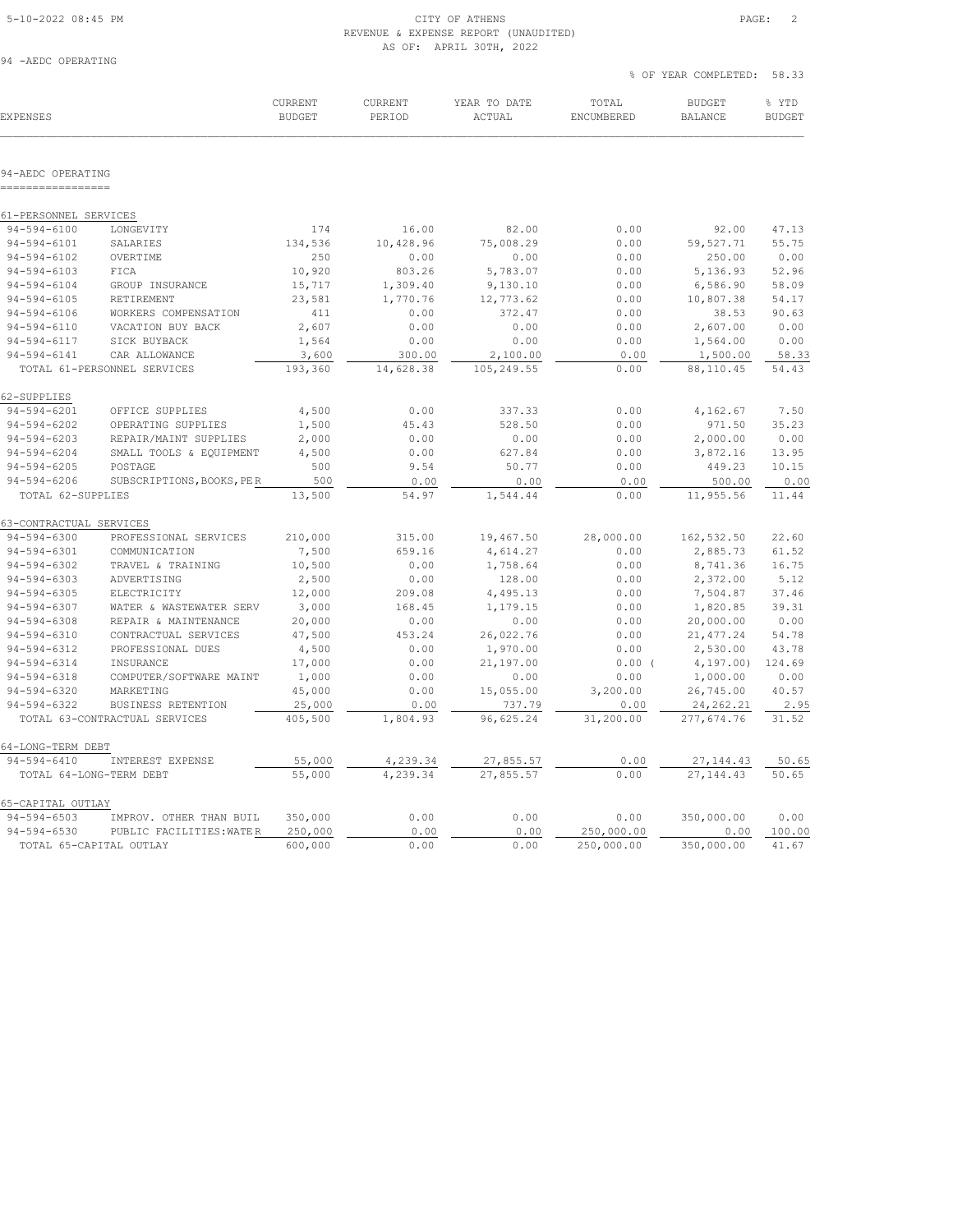## 5-10-2022 08:45 PM CITY OF ATHENS PAGE: 3 REVENUE & EXPENSE REPORT (UNAUDITED) AS OF: APRIL 30TH, 2022<br>
94 - AEDC OPERATING

| 94 | -AEDC OPERATING |  |
|----|-----------------|--|
|    |                 |  |

|                          |                                                                                            |                                                             |                     | YEAR COMPLETED:                 | 58.33                  |
|--------------------------|--------------------------------------------------------------------------------------------|-------------------------------------------------------------|---------------------|---------------------------------|------------------------|
| CURRENT<br><b>BUDGET</b> | <b>CURRENT</b><br>PERIOD                                                                   | YEAR TO DATE<br>ACTUAL                                      | TOTAL<br>ENCUMBERED | <b>BUDGET</b><br><b>BALANCE</b> | % YTD<br><b>BUDGET</b> |
|                          |                                                                                            |                                                             |                     |                                 |                        |
|                          |                                                                                            |                                                             |                     |                                 |                        |
|                          | 0.00                                                                                       | 114,150.00                                                  |                     | 51, 150.00                      | 181.19                 |
|                          | 0.00                                                                                       | 31,996.50                                                   | 11,962.50           | 31,041.00                       | 58.61                  |
|                          | 0.00                                                                                       | 0.00                                                        | 0.00                | 15,000.00                       | 0.00                   |
|                          | 38,000.00                                                                                  | 67,427.89                                                   | 15,000.00           | 92,572.11                       | 47.10                  |
|                          |                                                                                            |                                                             | 0.00                | 155,200.00                      | 16.11                  |
|                          | 38,000.00                                                                                  | 243, 374.39                                                 | 26,962.50           | 242,663.11                      | 52.70                  |
|                          | GRANT COMMITMENTS<br>BUSINESS ASSISTANCE GRA<br>START-UP GRANTS<br>COMMUNITY DEVELOPMENT G | 63,000<br>75,000<br>15,000<br>175,000<br>185,000<br>513,000 | 0.00                | 29,800.00                       | % OF<br>$0.00$ $($     |

| 68-RESERVES                   |                                           |                             |                                |                                    |                               |                              |
|-------------------------------|-------------------------------------------|-----------------------------|--------------------------------|------------------------------------|-------------------------------|------------------------------|
| 69-UNCLASSIFIED               |                                           |                             |                                |                                    |                               |                              |
| TOTAL 94-AEDC OPERATING       | 1,780,360                                 | 58,727.62                   | 474,649.19                     | 308,162.50                         | 997,548.31                    | 43.97                        |
| TOTAL EXPENSES                | 1,780,360<br>-------------<br>----------- | 58,727.62                   | 474,649.19                     | 308,162.50                         | 997,548.31                    | 43.97                        |
| REVENUE OVER/(UNDER) EXPENSES | 168,040<br>____________<br>_____________  | 93,790.04<br>______________ | 759,022.34 (<br>______________ | $308, 162, 50$ (<br>______________ | 282,819.84)<br>______________ | 268.31<br>_______<br>_______ |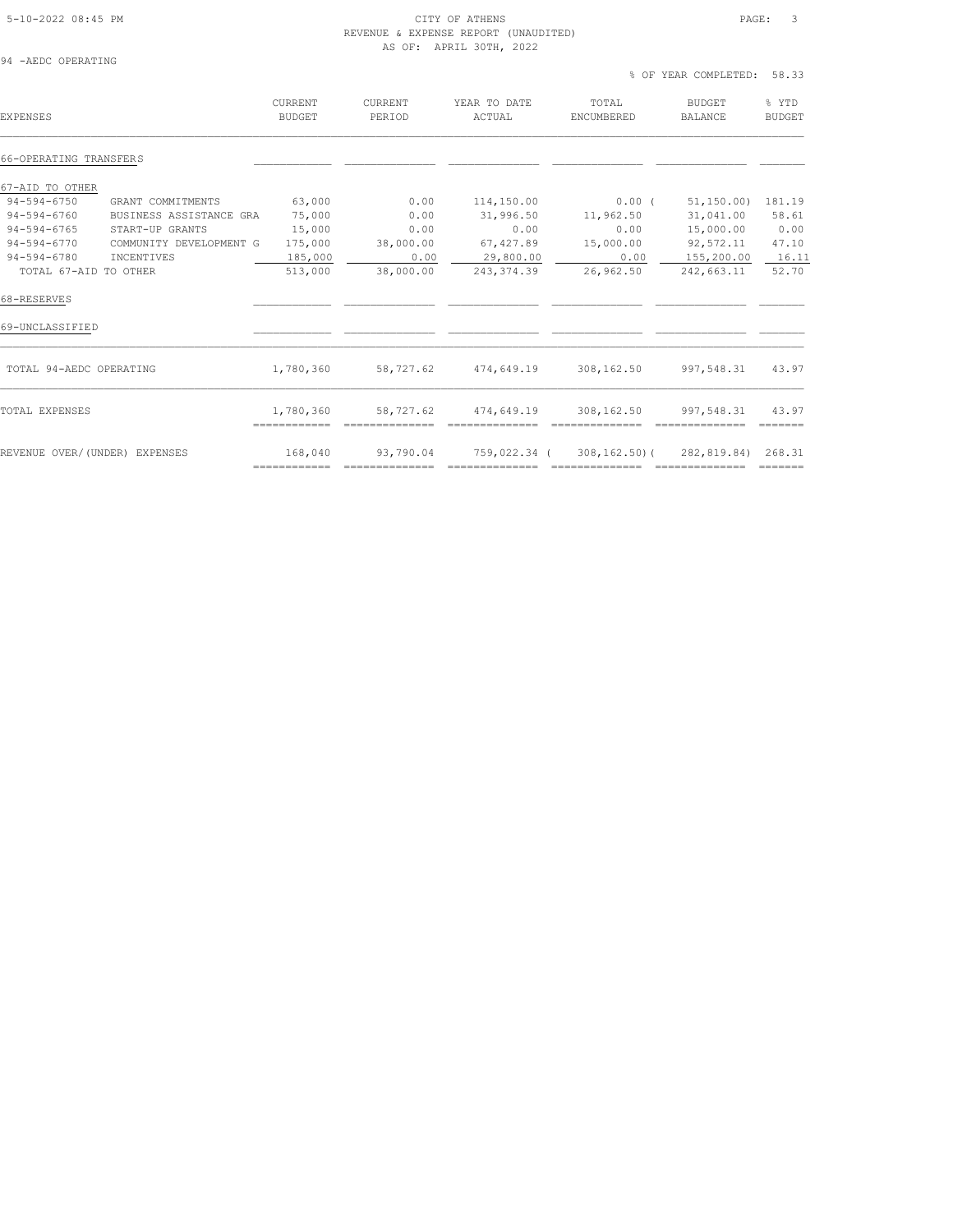

# **SALES TAX REVENUE NET PAYMENT RECEIVED ATHENS, TEXAS (4B, 1/2 Cent)**

| <b>MONTH</b>     | FY 2019 - 2020 | FY 2018 - 2019 | FY 2017 - 2018 | FY 2016 - 2017 | FY 2015 - 2016 |
|------------------|----------------|----------------|----------------|----------------|----------------|
| <b>OCTOBER</b>   | 125,114.43     | 123,182.16     | 108,836.90     | 107,305.97     | 100,033.48     |
| NOVEMBER         | 135,179.02     | 132,359.17     | 117,246.80     | 123,854.04     | 126,094.85     |
| <b>DECEMBER</b>  | 123,767.09     | 119,093.34     | 100,882.04     | 100,190.32     | 98,614.40      |
| <b>JANUARY</b>   | 121,308.26     | 117,496.46     | 105,904.29     | 104,831.24     | 105,572.58     |
| FEBRUARY         | 177,413.13     | 137,695.15     | 135,223.06     | 142,065.60     | 137,952.72     |
| <b>MARCH</b>     | 116,502.78     | 105,701.32     | 99,801.86      | 96,194.44      | 94,796.44      |
| <b>APRIL</b>     | 107,763.21     | 106,390.54     | 99,940.12      | 97,806.73      | 102,775.39     |
| <b>MAY</b>       | 130,733.79     | 146,602.86     | 133,495.66     | 142,483.97     | 135,949.66     |
| <b>JUNE</b>      | 152,585.16     | 123,523.65     | 99,808.07      | 106,301.05     | 97,550.99      |
| <b>JULY</b>      | 142,434.32     | 121,734.09     | 128,757.05     | 119,092.23     | 98,115.73      |
| <b>AUGUST</b>    | 176,681.43     | 136,952.28     | 132,315.21     | 117,996.61     | 126,910.25     |
| <b>SEPTEMBER</b> | 122,494.39     | 125,563.94     | 113,469.36     | 103,994.74     | 113,855.77     |
| <b>TOTAI</b>     | \$1,631,977.01 | \$1,496,294.96 | \$1,375,680.42 | \$1,362,116.94 | \$1,338,222.26 |

| <b>AEDC Monthly Sales Tax Revenue Analysis</b>        |                |                |                |                           |                          |  |  |  |  |  |  |
|-------------------------------------------------------|----------------|----------------|----------------|---------------------------|--------------------------|--|--|--|--|--|--|
| <b>5 FY Average</b><br>FY 2016 - 2020<br><b>MONTH</b> |                | FY 2020 - 2021 | FY 2021 - 2022 | \$ Change<br>2022 vs 2021 | % Change<br>2022 vs 2021 |  |  |  |  |  |  |
| <b>OCTOBER</b>                                        | \$112,894.59   | 125,053.58     | 142,752.07     | \$17,698.49               | 14.15%                   |  |  |  |  |  |  |
| <b>NOVEMBER</b>                                       | \$126,946.78   | 144,736.23     | 171,308.51     | \$26,572.28               | 18.36%                   |  |  |  |  |  |  |
| <b>DECEMBER</b>                                       | \$108,509.44   | 129,063.73     | 137,526.81     | \$8,463.08                | 6.56%                    |  |  |  |  |  |  |
| <b>JANUARY</b>                                        | \$111,022.57   | 114,750.28     | 151,064.36     | \$36,314.08               | 31.65%                   |  |  |  |  |  |  |
| <b>FEBRUARY</b>                                       | \$146,069.93   | 158,508.97     | 175,669.34     | \$17,160.37               | 10.83%                   |  |  |  |  |  |  |
| <b>MARCH</b>                                          | \$102,599.37   | 130,620.22     | 145,594.16     | \$14,973.94               | 11.46%                   |  |  |  |  |  |  |
| <b>APRIL</b>                                          | \$102,935.20   | 104,149.67     | 129,486.27     | \$25,336.60               | 24.33%                   |  |  |  |  |  |  |
| <b>MAY</b>                                            | \$137,853.19   | 178,286.27     |                |                           |                          |  |  |  |  |  |  |
| <b>JUNE</b>                                           | \$115,953.78   | 148,103.30     |                |                           |                          |  |  |  |  |  |  |
| JULY                                                  | \$122,026.68   | 141,093.64     |                |                           |                          |  |  |  |  |  |  |
| <b>AUGUST</b>                                         | \$138,171.16   | 165,452.73     |                |                           |                          |  |  |  |  |  |  |
| <b>SEPTEMBER</b>                                      | \$115,875.64   | 139,390.01     |                |                           |                          |  |  |  |  |  |  |
| <b>TOTAL</b>                                          | \$1,440,858.32 | \$1,679,208.63 | \$1,053,401.52 | \$146,518.84              | 16.16%                   |  |  |  |  |  |  |